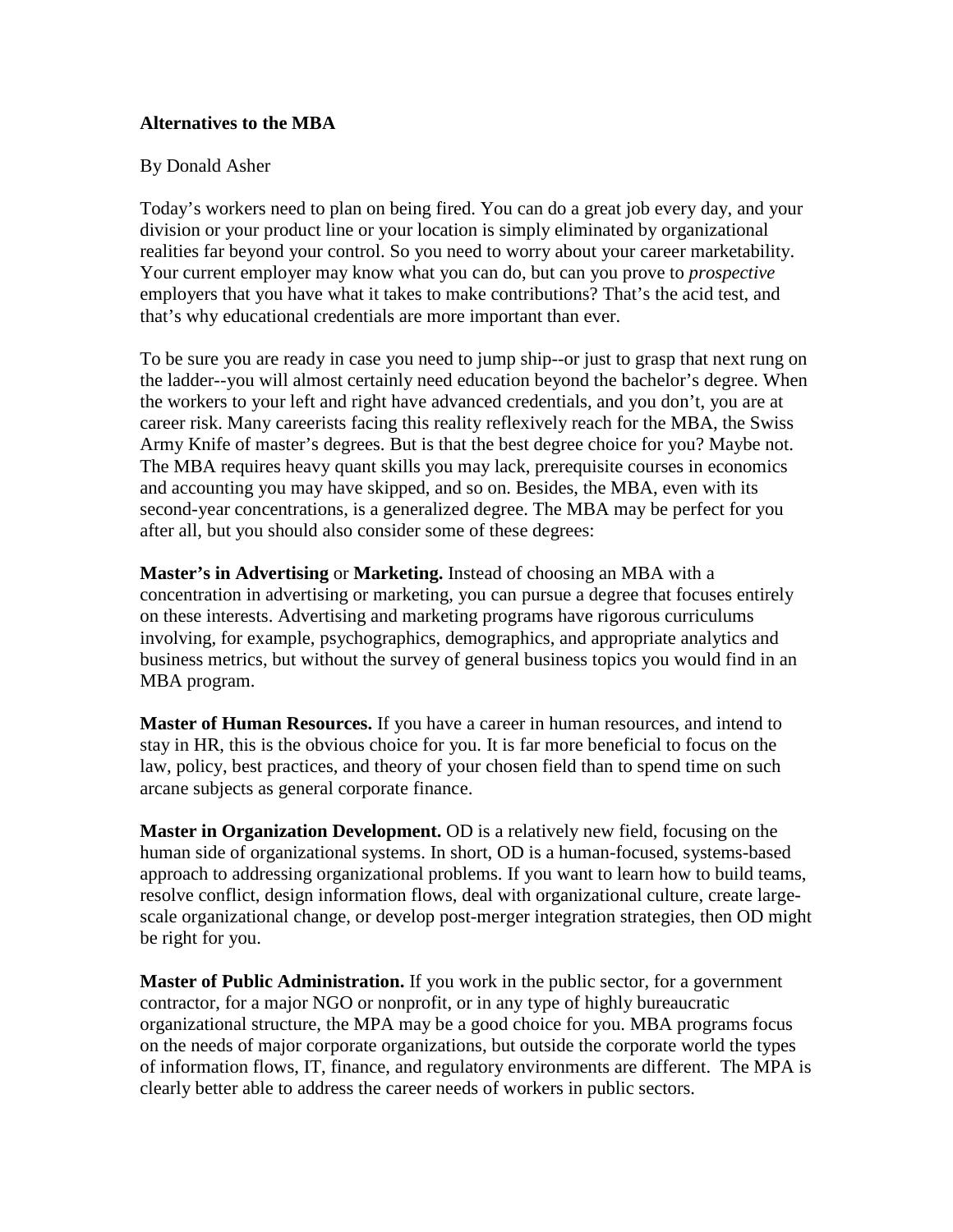**Master of Public Policy.** Although popular in the same sectors as the MPA, the public policy curriculum is more theoretical and more analytical than the focus of the MPA. People with MPAs do things--people with MPPs think about how things should be done. The MPP degree is popular in public-sector consulting, think tanks, policy-setting and regulatory environments, and with such glamour employers as the United Nations.

**Master of Public Health.** If you work in healthcare, or in a government agency concerned with healthcare delivery, then the MPH can be an excellent choice. The MPH is a wide-ranging degree, with curriculum that may range from epidemiology to ethnic marketing to public finance.

**Master of Healthcare Administration.** This is a more specialized degree choice than the MPH, appropriate for people who plan career advancement within a hospital, insurer, HMO, hospice, gerontology center, adult day care, extended care facility, or similar. One variant is the **Master of Hospital Administration,** which is obviously for people who plan to advance within a hospital setting.

**Master of Sports Administration.** This degree is self-explanatory, but with a caveat: It is sometimes more popular with aspirants than with practitioners. You need sports experience either as part of the degree program--or before you even enter--in order to get the maximum career benefit! If you plan to run a college athletic program, work in professional or Olympic sports, or even run a youth sports league, this degree may fit.

**Master of Educational Administration.** This degree can focus on primary/secondary education, or on higher education, but usually not both, so be sure you choose a program with the concentration that interests you most. There are many variants, such as the M.Ed. with a concentration in administration, or the M.A. in student affairs.

**Master of Arts Administration.** If you want to work in the business side of museums, theatre, public art or music, then this degree may be perfect for you. As with sports administration, if you want this degree to help you in your career, you need to have internships or experience in arts administration at some point before you graduate.

**Master's in Urban Planning.** City and regional planning degrees are not just for planning officers. Architecture firms, construction companies, commercial and residential developers, and such specialized firms as shopping center design consultants will employ and advance people with this degree.

**Master's in International Relations.** The MIR will help anyone in business, government, nonprofit or NGO environments who has transnational or international business to conduct. People are often drawn to the international aspect of the MIR degree. You need to speak more than one language proficiently *before* entering this type of program, and you will need overseas experience before your degree will lead to career success. As with some of these other choices, an MIR without the right experiences may have little career impact. And just for the record, the U.S. diplomatic corps use the